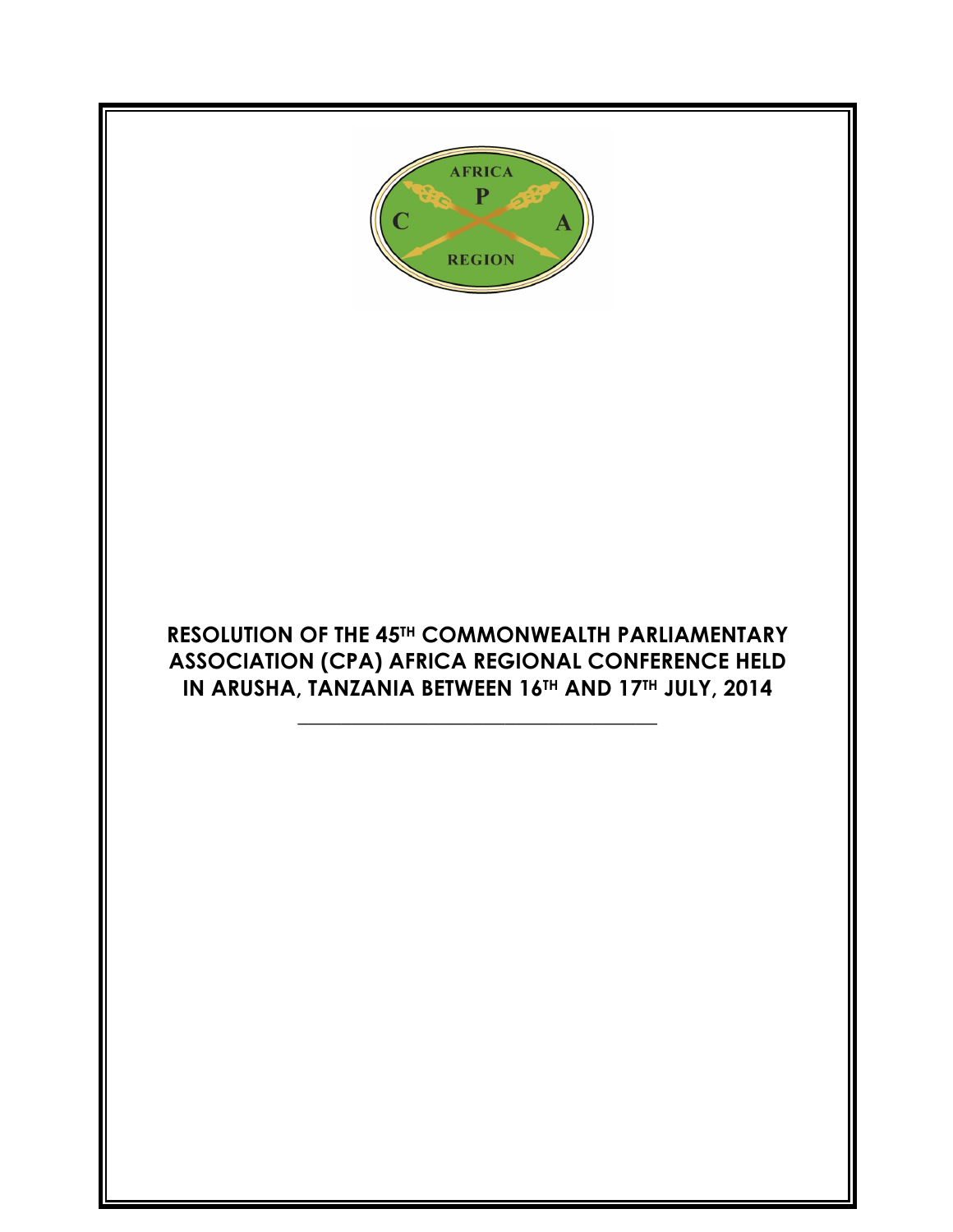## **RESOLUTION OF THE 45TH COMMONWEALTH PARLIAMENTARY ASSOCIATION (CPA) AFRICA REGIONAL CONFERENCE HELD IN ARUSHA, TANZANIA BETWEEN 16TH AND 17TH JULY, 2014**

**\_\_\_\_\_\_\_\_\_\_\_\_\_\_\_\_\_\_\_\_\_\_\_\_\_\_\_\_\_\_\_\_\_**

### Conference Theme: *Utilizing Commonwealth Parliaments to Combat the Challenges to Socio-Economic Development in Africa.*

The 45<sup>th</sup> CPA Conference,

*concerned that* most African Countries are yet to meet their Millennium Development Goals (MDG) targets relating to women and girls, one year before the end of the programme;

*mindful that* women and girls pursuing a career in science and technology face several challenges;

*recognizing that* as change agents, the Youth have a critical role to play in championing gender equality and ensuring equal opportunities between males and females;

*aware that* Parliamentarians have a role to play in addressing the decline in access to and quality of education in Africa;

*also aware* of the imperative of and urgency for a parliamentary agenda to combat the problem of graft and corruption, and by implication, underdevelopment in Africa;

*committed totally to* the resolution of the challenges to socioeconomic development in Africa through parliamentary measures and mechanisms;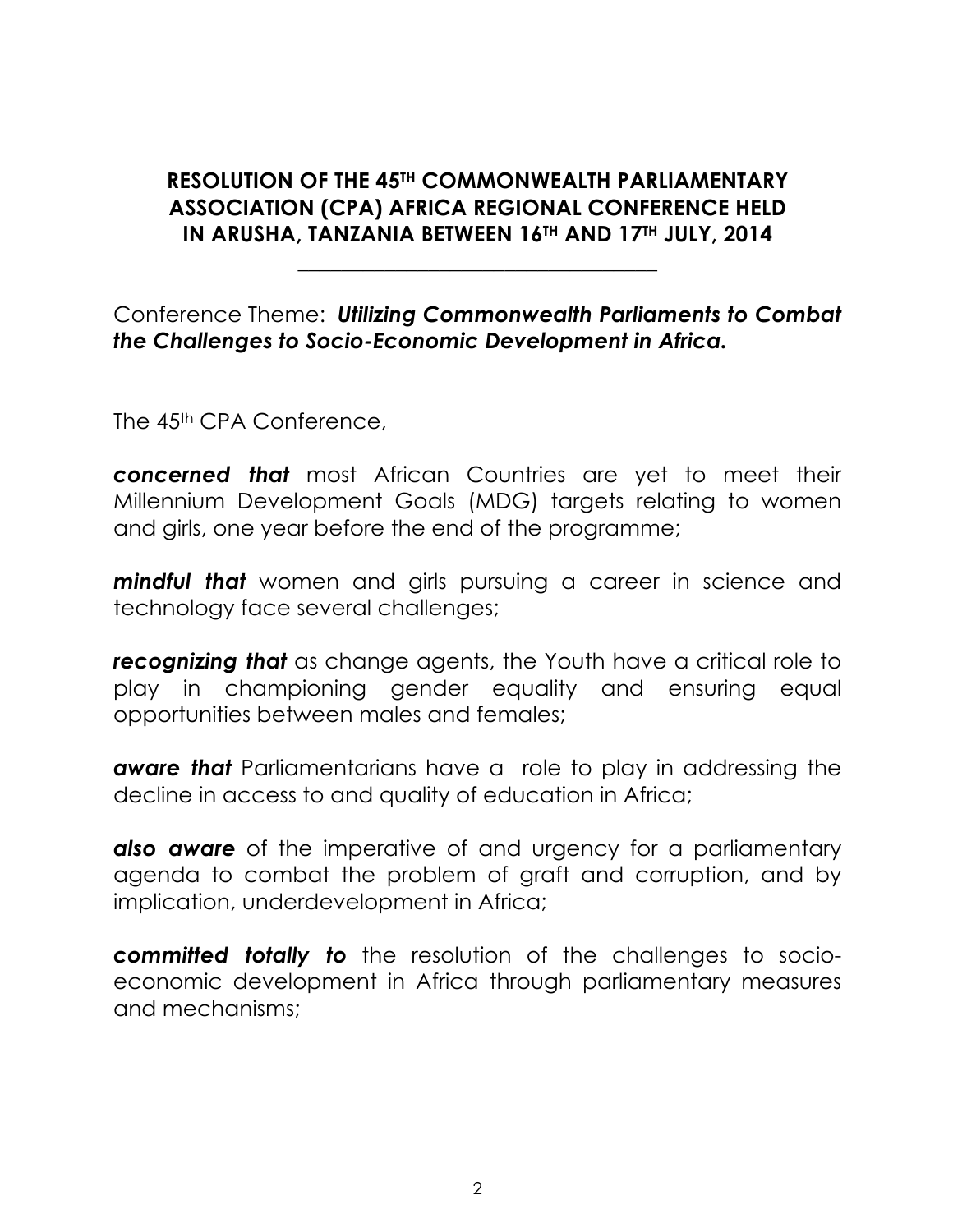do hereby **RESOLVE** to:

**(a) Challenges and achievements in the implementation of the Millennium Development Goals that relate to women and girls; and**

The challenges facing women and girls pursuing a career in science and technology

- (i) *urge* Governments in Commonwealth Africa to adopt the concept of gender-budgeting to accelerate the implementation of Millennium Development Goals relating to women and girls;
- (ii) *further urge* Governments in Commonwealth Africa to mainstream gender issues in policy dialogue, formulation and implementation;
- (iii) *also urge* African countries to establish Institutes for Gender Studies to promote academic research into gender issues;
- (iv) *request* African governments to comply with the principles enunciated in International Protocols, treaties and conventions such as the Universal Declaration on Human Rights, the Beijing platform for Action and the Convention on Elimination of all forms of Discrimination against Women (CEDAW) which provide for equal access for all, to social, political and economic opportunities;
- (v) *further* request African countries to put in place, policies that address the training needs, recruitment, promotion and retention of women in science and technology fields;
- (vi) *also request* Ministries of Education and other relevant Developments in the various jurisdictions to increase the number of females teaching science and technology courses at tertiary levels, thereby changing masculine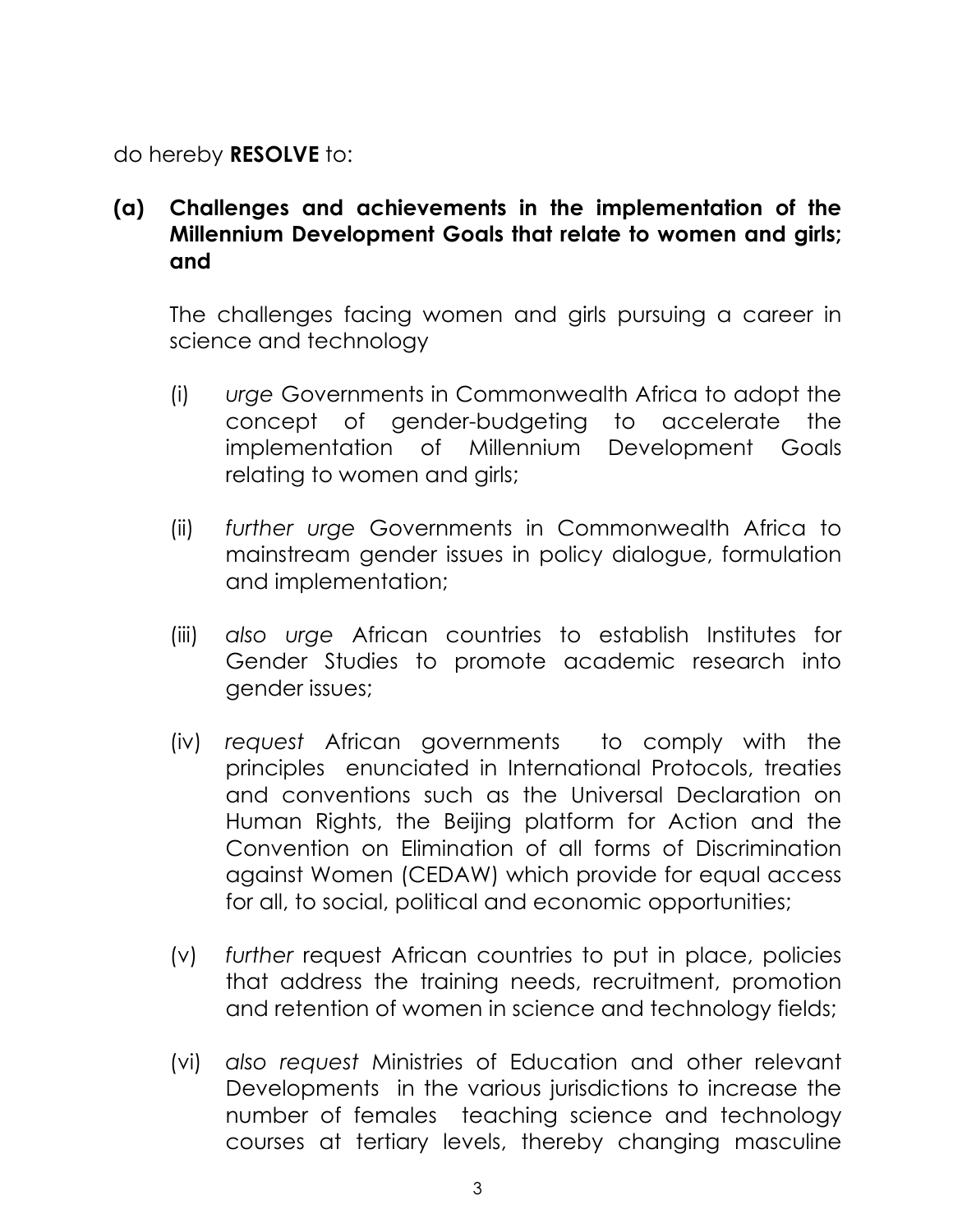stereotypes associated with science and technology education;

- (vii) *call for* the creation of a network of female role models using the media with the intention of mentoring young women and girls pursuing careers in science and technology;
- (viii) *further call* on Women Groups to facilitate exchange of ideas, experiences and best practices in order to share and learn about interventions that have been successful;
- (ix) *also call* for the introduction of internship prgrammes in academic institutions as well as provision of scholarships and incentives to encourage more girls and women, particularly the socially disadvantaged, to access training in science and technology fields;
- (x) *encourage* the teaching of gender-oriented modules for the pre-service training of teachers to make them gendersensitive in every aspect of their professional work;
- (xi) *further encourage* the adoption of science as a compulsory aspect of primary and secondary school curricula;
- (xii) *also encourage* the construction of technical and vocational schools specifically for girls;
- (xiii) *request* Civil Societies, including Faith based Organizations, to embark on sensitization programmes targeting girls, families and schools with the objective of building confidence in females to participate in science, engineering and technology sectors;

## **(b) The role of the Youth in championing gender equality in**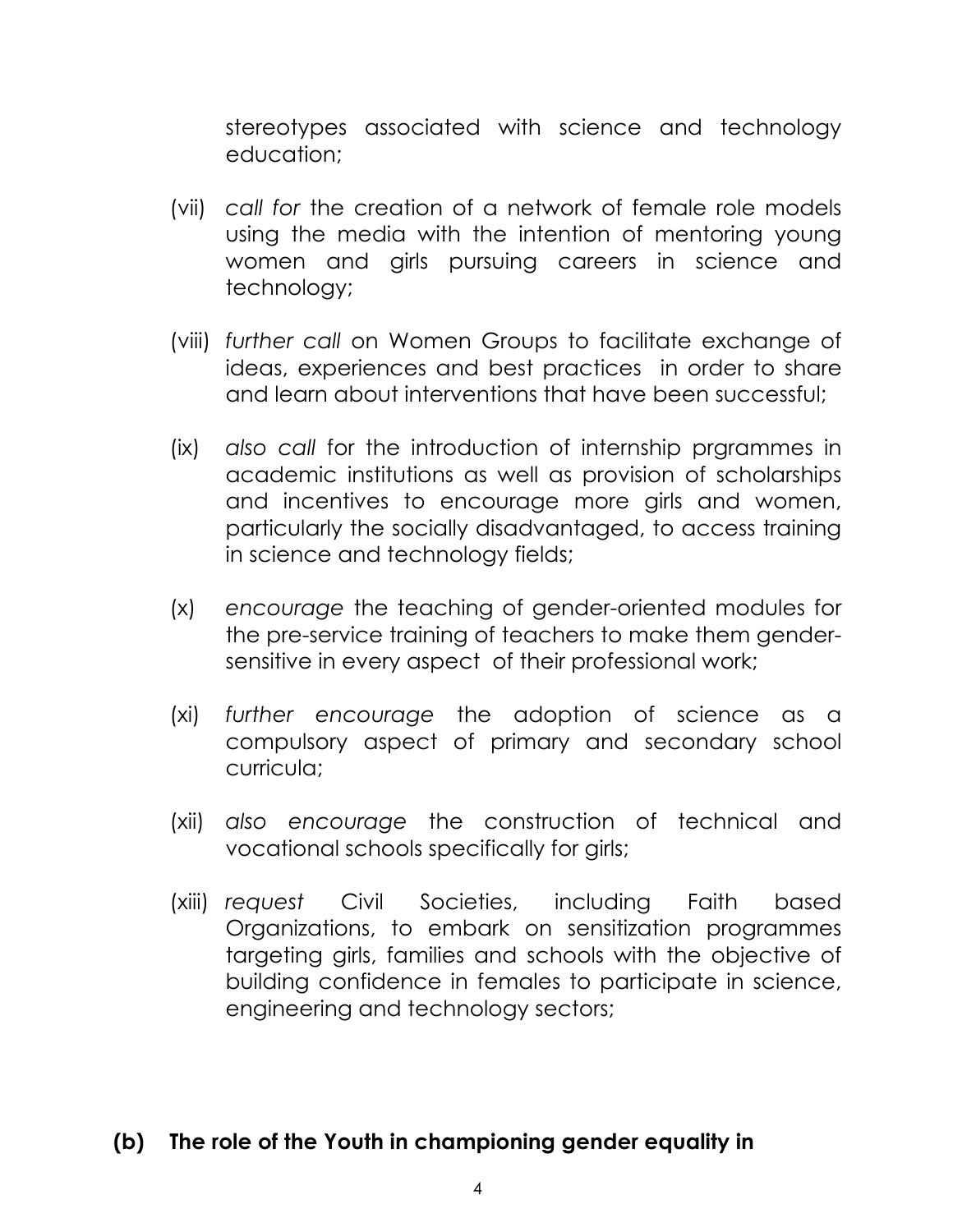## **Africa: Equal opportunities between males and females**

- (i) *encourage* African Governments to evolve National Youth Policies as well as support the activities of platforms such as Youth/Children's Parliament by promoting dialogue with these Organizations and incorporating their perspectives in socio-economic development and resource management processes;
- (ii) *further encourage* African Parliaments to enact Child Rights Acts which emphasize on the right of children to basic education;
- (iii) *call on* Youths to be more active in propagating the ideals *of* gender equality at homes, schools and work places, and to especially utilize such platforms as the new social media for the advocacy;
- (iv) *urge* governments and non-governmental organizations in Africa to sensitize African citizens against the obnoxious practice of early child marriage which often leads to higher rates of adolescent fertility and infant mortality, predisposition to poor maternal health and increased vulnerability to HIV/AIDS as well as lower educational attainment for girls;
- (v) *urge* African parliaments to enact laws which criminalize all *harmful* cultural practices;
- (vi) *appeal* to CPA Africa Region to include youth devel*o*pment as an aspect of the organizations fundamental objectives.

#### **(c) How can Africa's electoral systems be reformed to guarantee the conduct of free and fair election?**

(i) *urge* African governments which have not ratified African Charter on Democracy, Elections and Governance to do so and to strictly adhere to the principles and provisions of the charter;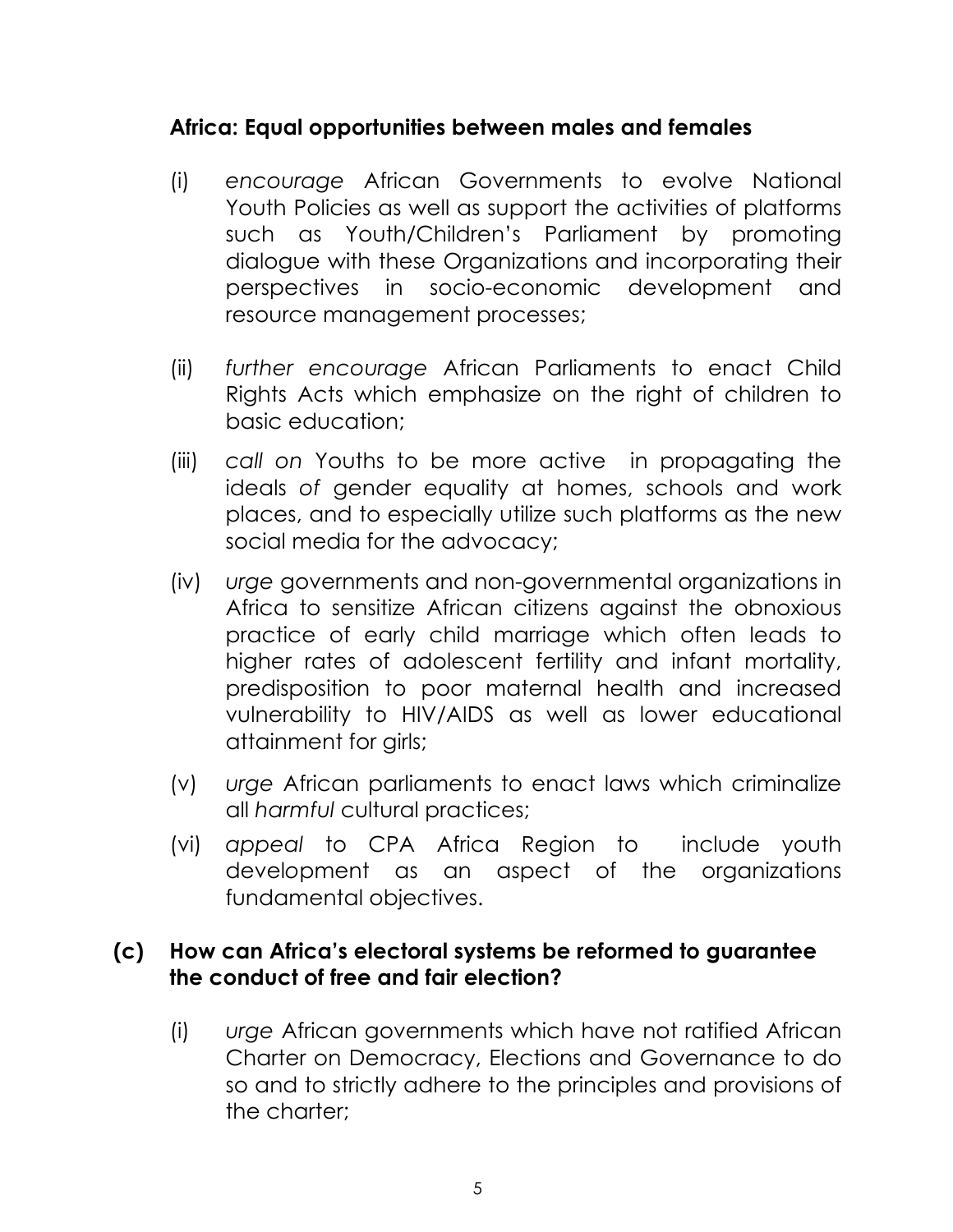- (ii) *further urge* African citizens to condemn, oppose and reject unconstitutional change of governments;
- (iii) *encourage* African governments to develop a clear code of conduct for candidates and political parties during elections;
- (iv) *also encourage* governments to ensure that Electoral *Commissions* and other Institutions charged with conduct of elections in Africa attain financial and operational independence and autonomy;
- (v) *further encourage* Electoral Bodies to computerize their processes by ensuring electronic voter registration, *maintenance* and digital databases of all electoral records and the attainment electronic systems;
- (vi) *call on* all stakeholders in the electoral process to design *electoral* systems that are open, transparent, simple and inclusive- i.e. where women and minority communities are given access to representation;
- (vii) *further call* on Parliaments in Africa to pass legislations which criminalize excessive use of money and votebuying by candidates for political offices and provides for funding limits for individuals and organizations to political parties;
- (viii) *also call on* the Commonwealth Parliamentary Association to create a special department for election *monitoring* and observation;
- (ix) *advise* African politicians to desist from the use of violence and thuggery before, during and after elections;
- (x) *further advise* governments to prescribe stiff and punitive *sanctions* for electoral malpractices;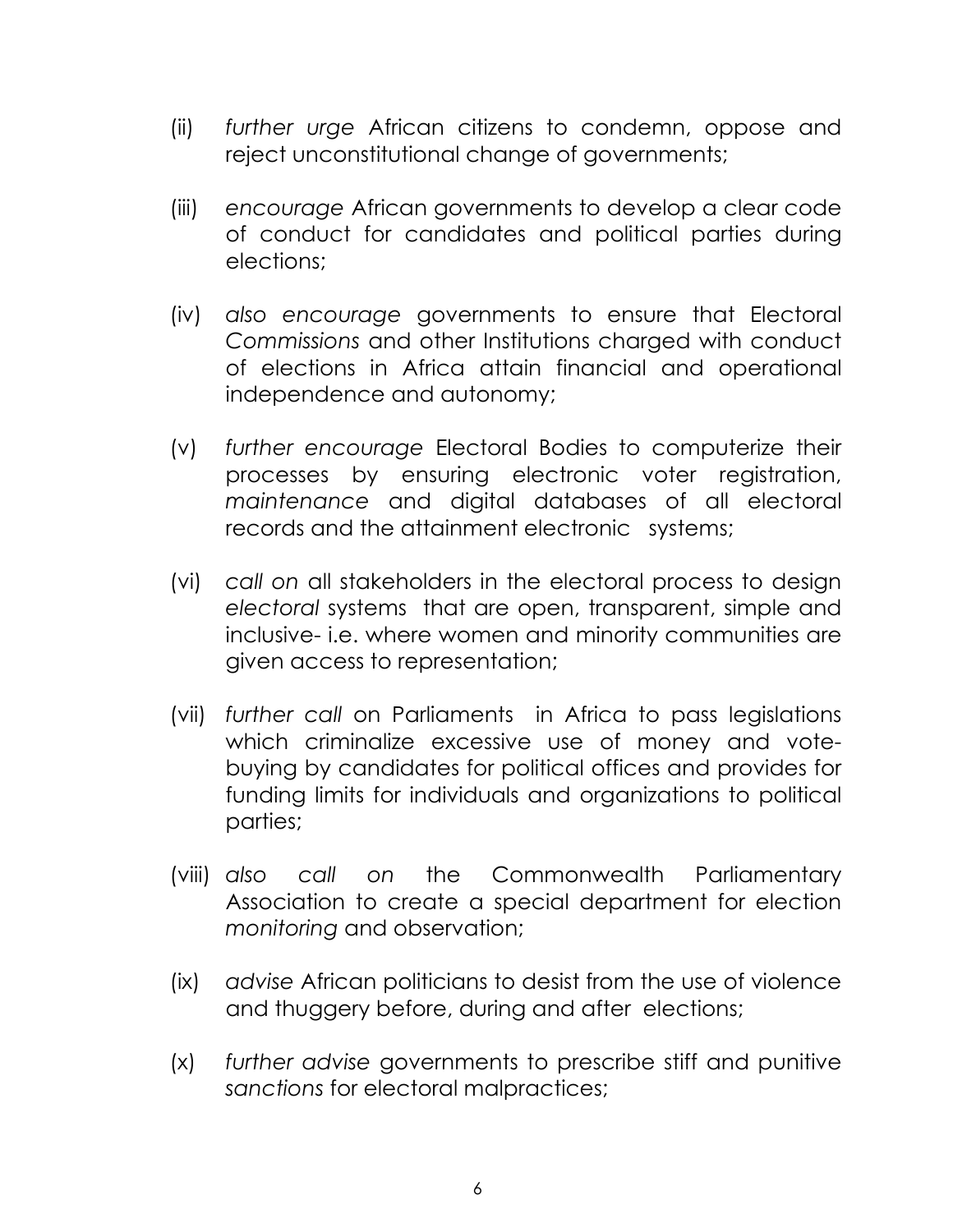- (xi) *request* Electoral Bodies to adopt secret balloting to enable citizens to cast their votes according to their conscience and without fear;
- (xii) *further request* Electoral Bodies to create opportunities for African citizens living abroad their countries to vote during elections;

## **(d) The role of Parliaments in addressing the decline in the access to and quality of education in Africa**

- (i) *urge* African governments to institute continuous capacity building for education instructors at all levels;
- (ii) further urge African Parliaments to make significant budgetary provisions to the education sector;
- (iii) *call on* governments to adopt an affirmative education policy for disadvantages groups;
- (iv) *further call on* African governments to recognize education as a precondition for socio-economic development;

## **(e) Corruption and underdevelopment in Africa: Finding a Parliamentary agenda to combat the problem of graft in Africa**

- (i) *Urge* Africa countries that are yet to ratify the 2003 United Nations convention against Corruption and other international protocols on anti-corruption to do so and to domesticate these conventions/protocols as part of their national laws;
- (ii) *also urge* African Parliaments to enact legislations which protect Whistle blowers and anti-corruption Crusaders;
- (iii) further *urge* African Parliaments to enact "right-to-know" or Access to information from all government Ministries, Departments and Agencies (MDAs);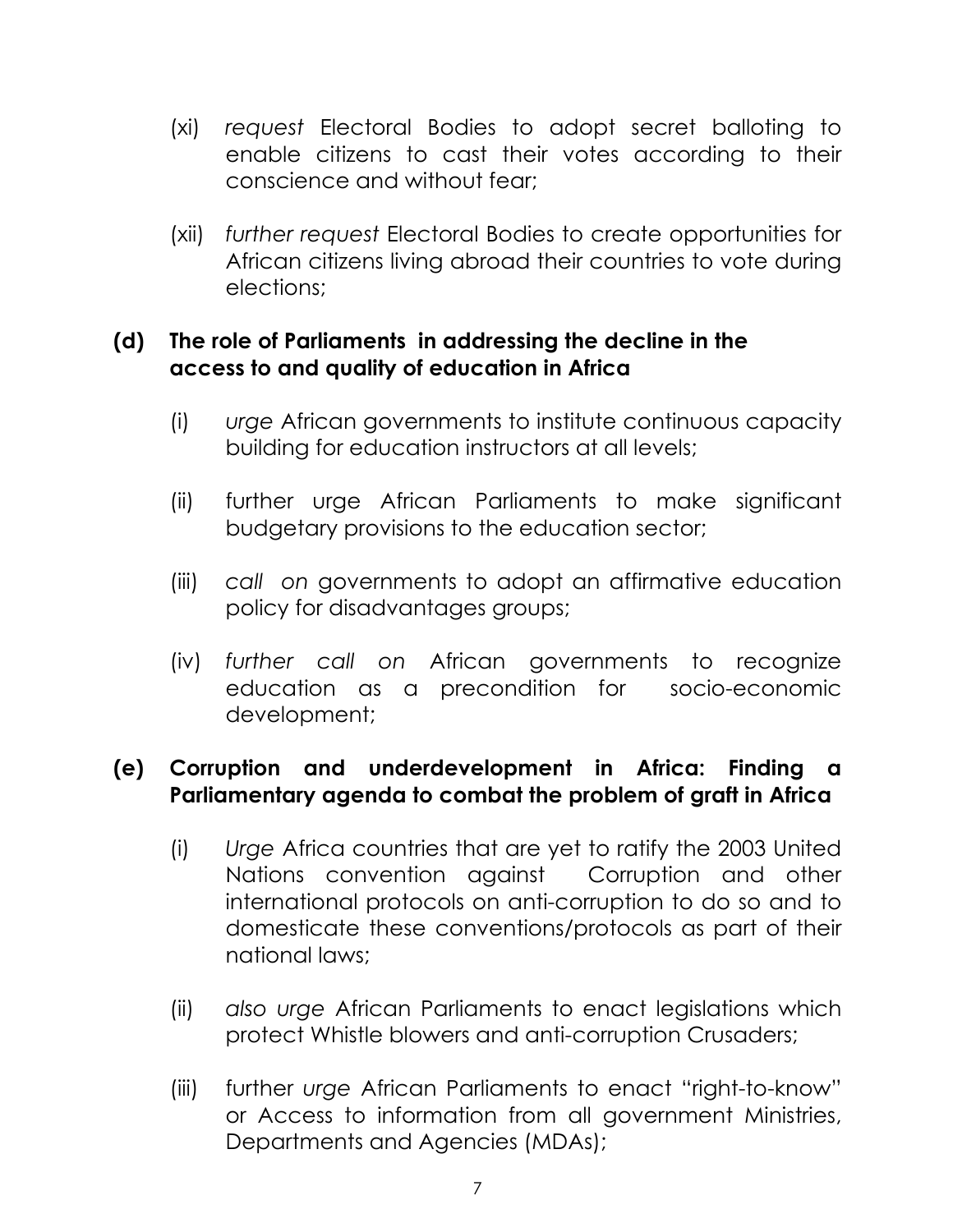- (iv) promote Press freedom throughout Africa;
- (v) *also* promote partnership between Parliaments and the Media, Community based Organisations (CBOs), Faith based Organisations well as Non-Governmental Organisations in the crusade against graft;
- (vi) *encourage* capacity-building for law enforcement Officials like the Police, anti-graft Agencies, Office of the Auditor-General and Ombudsman bodies through training and retraining programmes;
- (vii) *further encourage* financial and operational independence and autonomy for the Police, anti-graft Agencies, Office of the Auditor-General and Ombudsman bodies;
- (viii) *call on* Parliaments to adequately make budgetary provisions for funding anti-graft Agencies as well as Ombudsman bodies and to place these establishments on the first line charge of the consolidated revenue fund of the various Africa countries;
- (ix) *also call* on Parliaments to intensify their oversight responsibilities to ensure that government projects and programmes achieve valve-for-money;
- (x) *further call* on Parliaments to enact Fiscal Responsibility Acts to guide all concerned on the due process involved in the formulation sand implementation of Annual Budgets/Appropriation Acts;
- (xi) *urge* Parliaments to pass Public Procurement Acts which emphasise international best practices in public procurement in Africa;
- (xii) *also urge* Parliaments to prescribe stiffer sanctions for corrupt practices;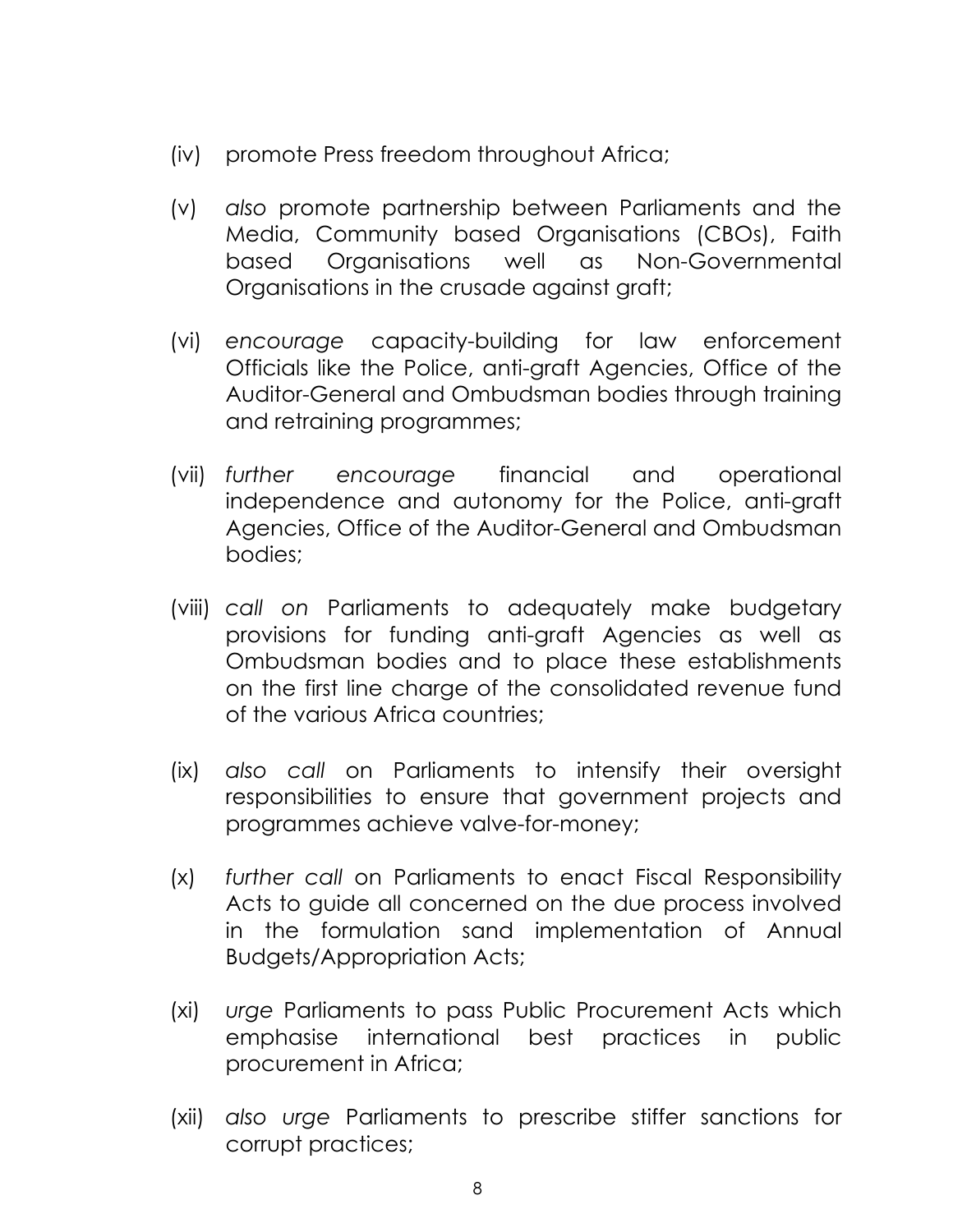- (xiii) *further urge* Parliaments to champion the strengthening and repositioning of the Judiciary to enhance the independence of that branch of government as well as promote strict enforcement of a rule of law regime;
- (xiv) *encourage* private initiatives like the Mo Ibrahim Foundation which honours past African Leaders that distinguished themselves in terms of honesty and integrity;
- (xv) *also encourage* African governments to adopt African Union's Peer Review Mechanism where countries have the opportunity to assess the achievements, challenges and successes of other countries, using the Millennium Development Goals as standards;
- (xvi) *further encourage* African governments to institutionalize Monitoring and Evaluation system in Ministries, Departments and Agencies for government projects and programmes;
- (xvii) Call on Parliaments in Africa to adopt a Code of ethical conduct for members of Parliament and other Public Officials to regulate their conduct especially in respect of conflict of interest situations;
- (xviii) *also call on* Parliaments to promote legislative accountability by encouraging public participation in the law-making process through public hearings and public access to Plenary and Committee sessions;
- (xix) *further call on* Parliaments to spearhead the process of reforming tax collection systems in their various jurisdictions to eliminate areas of leakages and illicit financial flows in key economic areas such mining;